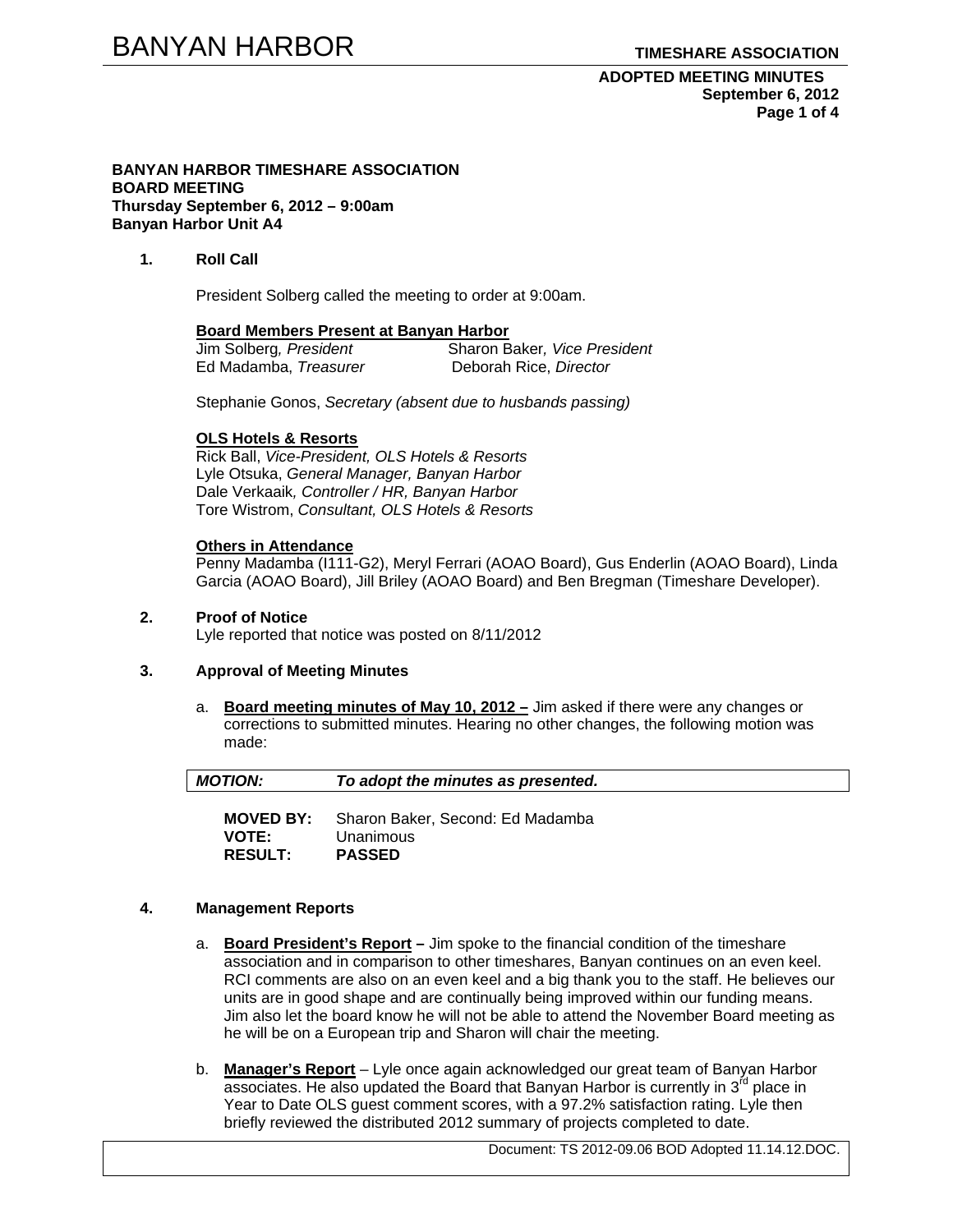## **ADOPTED MEETING MINUTES September 6, 2012 Page 2 of 4**

# **5. Financial Reports**

- a. **March 2012 Financial –** Rick reviewed the financial results through July 2012. Revenues year-to-date were behind budget by \$24,217 due to write off of late fee income (year to date and last year) for uncollected bad debts. Despite doing an excellent job in controlling controllable expenses, Payroll taxes, health insurance and increased bad debt write off contributed to an operating expenses over budget of \$35,647. Year to date. Through June 30, 2012, Net Earnings are \$59,864 unfavorable to budget. Rick reiterated that our 2012 budget is a really tight budget and with the finalization of the deed backs and foreclosures of prior years, it's a huge impact to the year to date budget. Tore also mentioned it becomes extremely important we continue to rent the Timeshare Association foreclosed units to generate cash for the association (\$40,000 year to date).
- b. **Reserve Study –** Rick reviewed the reserve study highlighting 2012 projects. We are continue to be cautious with projects as we need to offset legal & foreclosure costs. Overall we are in good shape. We will continue to monitor capital projects as to not overextend ourselves, but insure we maintain the furnishings, fixtures and equipment of the units. The 20 year Reserve Study, which is reviewed by the Board quarterly continues to be a good tool to show funding for anticipated future projects.
- c. **Collection –** Rick reported and reviewed a recapped summary of outstanding maintenance fees. Year to date we have a lot of inventory and it is imperative we continue to run this inventory to assist with cash flow of the Timeshare Association. Tore recapped the Timeshare Association will have shortly in excess of 150 weeks available for sale and/or rental. This is without A5 which has been deannexed from the timeshare program. Rick also reported we continue to work with owners to keep dues current and are aggressively pursuing foreclosure processing, and to convert foreclosed weeks into dues paying owners. Foreclosed and weeks taken back by Banyan Harbor Timeshare Association continues to be rented through RCI to supplement maintenance fees for the Timeshare Owners Association.

### **6. Unfinished Business**

- a. **RCI Comment Cards** RCI comments overall continue to be positive. Overall our Banyan Harbor comments continue to very favorable for our type property and are as good as or better than other RCI properties. Discussion turned to Wi-Fi times out to quickly. Lyle to review remedies which include expanding Wi-Fi hot spots.
- b. **Car rental compensation** After discussions board decided to not pursue for 2012 however to include car rental taxes into 2013 budget.
- c. **Update on unit #5**  Tore updated the board that sale is completed and new owner put into vacation rental program. Unit is now de-annexed and timeshare now has 39 units. Ben commented how it was a total team effort and everyone contributed to its completion. He also updated the board on Timeshare resale trends and the struggles with an overabundance of Timeshare weeks available throughout the industry. President Solberg thanked Ben for all of his hard work in getting unit #5 deannexed and processed.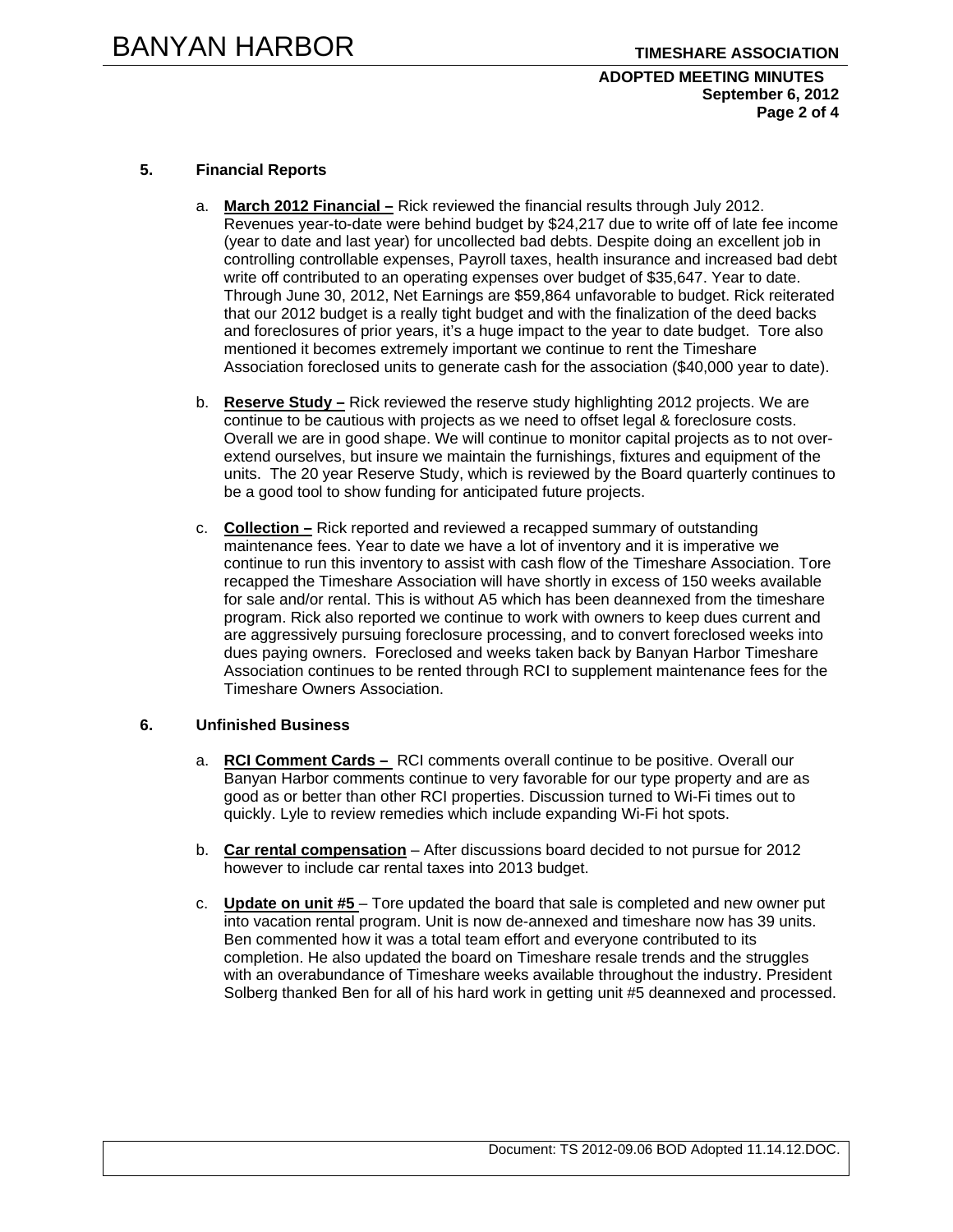#### **ADOPTED MEETING MINUTES September 6, 2012 Page 3 of 4**

d. **Other –** Discussions ensued regarding an owner letter (Mr. Thompson) to the Board. Lyle updated the Board that he discussed it personally with Mr. Thompson and worked out all of the issues with owner. Hearing no other unfinished business President Solberg moved on to new business.

# **7. New Business**

a. **Allocations 2013** – Tore presented allocations as included in the Board packets. After discussions the following motion was made.

| <b>MOTION:</b>                 | To adopt the allocations as presented.                                          |
|--------------------------------|---------------------------------------------------------------------------------|
| <b>VOTE:</b><br><b>RESULT:</b> | <b>MOVED BY:</b> Sharon Baker, Second: Ed Madamba<br>Unanimous<br><b>PASSED</b> |

b. **Audit 2011** – Rick reviewed audit as included in the Board packets. After discussion, the following motion was made.

| <b>MOTION:</b> | To adopt the 2011 audit as presented. |
|----------------|---------------------------------------|
|                |                                       |

| <b>MOVED BY:</b> | Sharon Baker, Second: Deborah Rice |
|------------------|------------------------------------|
| <b>VOTE:</b>     | Unanimous                          |
| <b>RESULT:</b>   | <b>PASSED</b>                      |

c. **Audit Quote 2012** – Rick presented audit quote as included in the Board packets. After discussion, the following motion was made.

|--|

**MOVED BY:** Jim Solberg, Second: Ed Madamba **VOTE:** Unanimous **RESULT: PASSED** 

d. **Billing Sequence** – Rick presented management's suggestion to forego annual maintenance fee billing for 2013 and to review at the end of next year. Board agreed and the following motion was made.

| <b>MOTION:</b> | To continue semi annual maintenance fee billings in 2013. |
|----------------|-----------------------------------------------------------|
|                |                                                           |

| <b>MOVED BY:</b> | Deborah Rice, Second: Ed Madamba |
|------------------|----------------------------------|
| <b>VOTE:</b>     | Unanimous                        |
| <b>RESULT:</b>   | <b>PASSED</b>                    |

e. Rick also presented management recommendation of increasing the late fee charge. In the past late fees were accessed after each months delinquency up to \$80 per quarter. Charging interest was also discussed and Board decided best to do the additional late fee and forego the interest charge at this point. After much discussion the board made the following motion.